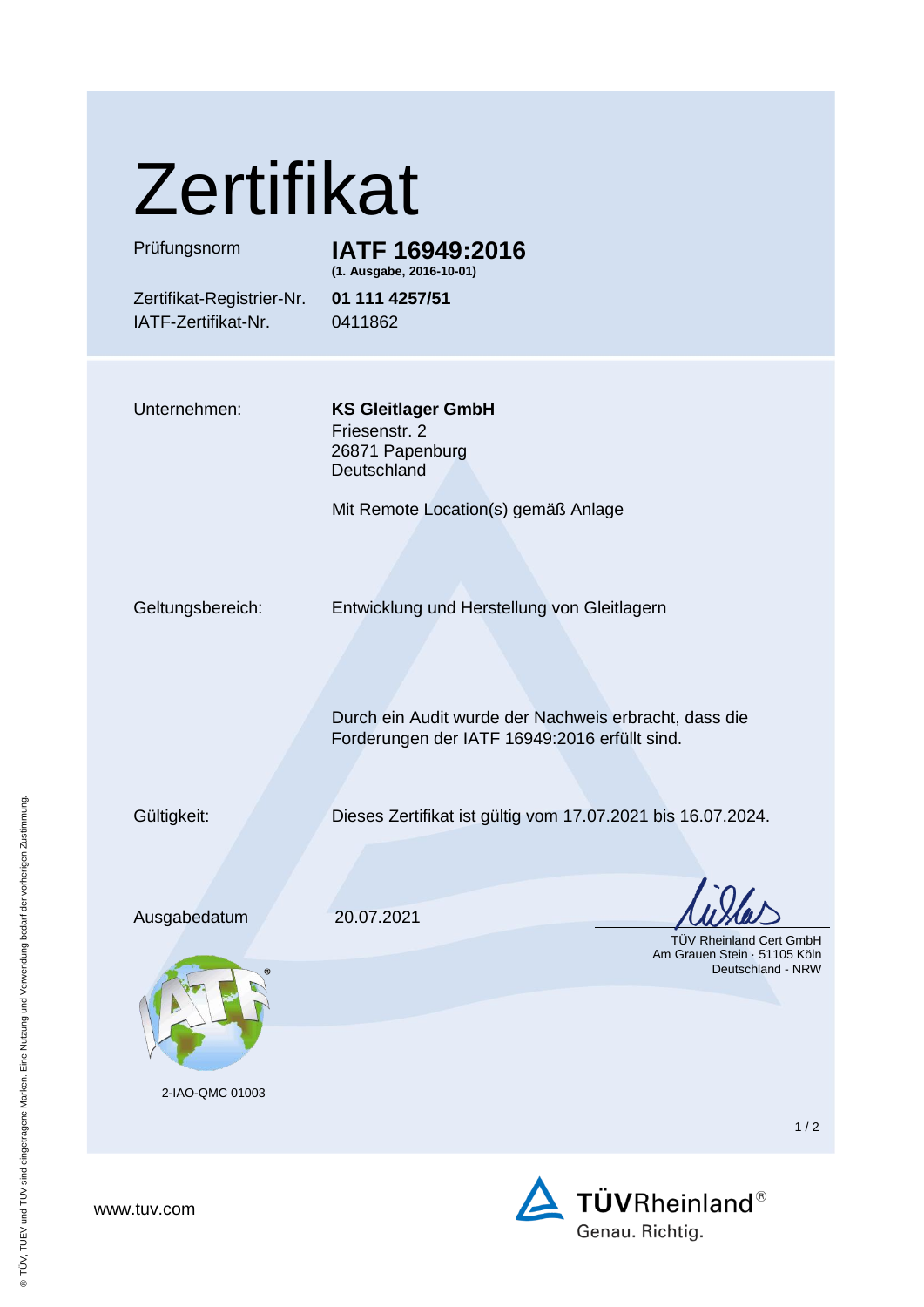# **Certificate**

### Standard **IATF 16949:2016 (1st edition, 2016-10-01)**

Certificate Registr. No. **01 111 4257/51** IATF Certificate No. 0411862

Certificate Holder: **KS Gleitlager GmbH**

Friesenstr. 2 26871 Papenburg Germany

With remote location(s) according to annex

Scope: Design and manufacturing of friction bearings

Proof has been furnished by means of an audit that the requirements of IATF 16949:2016 are met.

Validity: The certificate is valid from 2021-07-17 until 2024-07-16.

Release date: 2021-07-20



2-IAO-QMC 01003

 TÜV Rheinland Cert GmbH Am Grauen Stein · 51105 Köln Germany - NRW

1 / 2



www.tuv.com